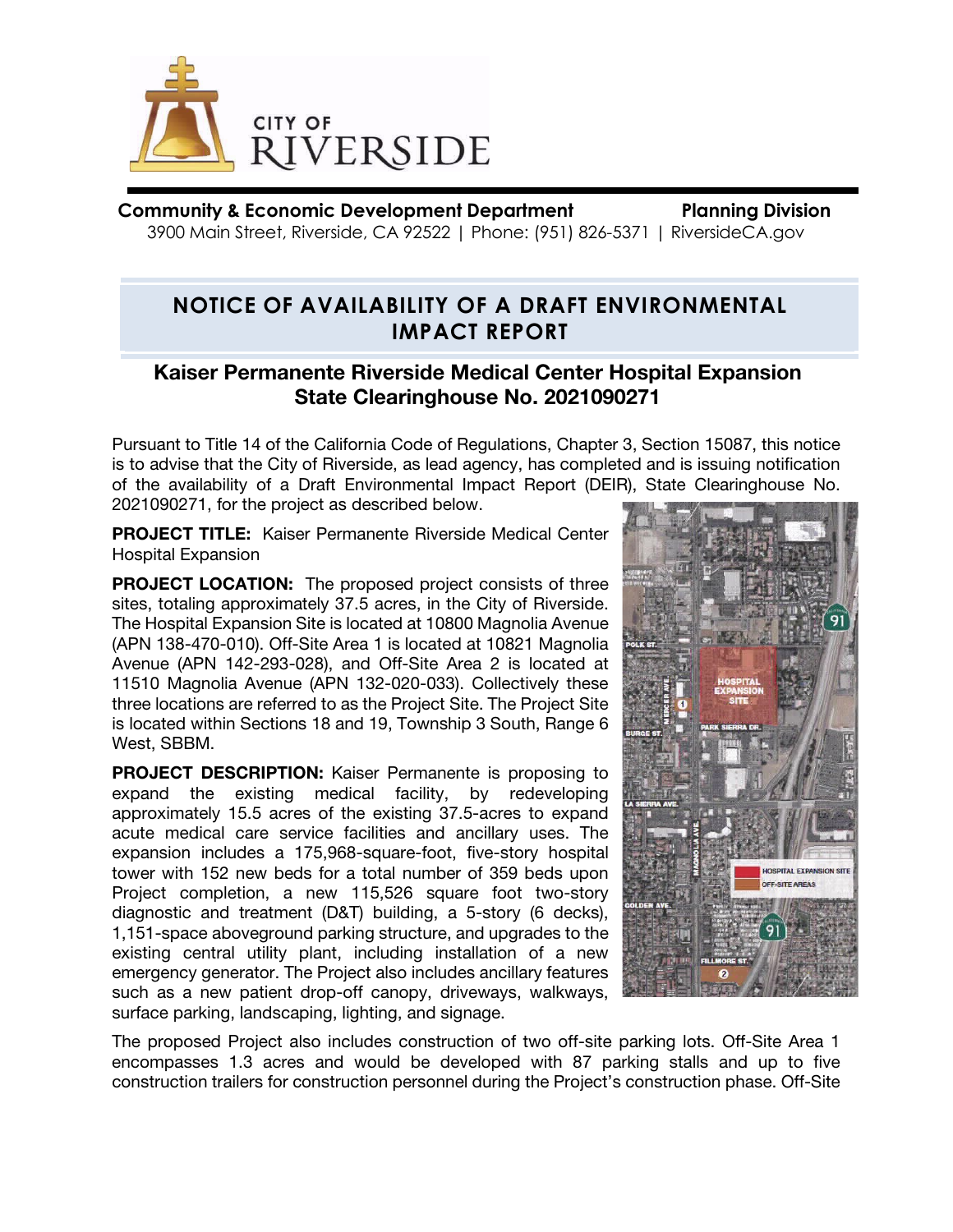Area 2 encompasses 5.0 acres and would be developed with 516 parking stalls and would be used by employees and construction personnel.

Project construction would occur over an approximately 58-month time frame in two major build phases. Phase 1 would construct the two off-site parking lots and the parking structure at the Hospital Expansion Site. Phase 2 would include construction of the new hospital tower and D&T building at the Hospital Expansion Site.

The following environmental review and entitlements are requested for implementation of the project:

- Conditional Use Permit (CUP) (DP-2021-00008) To permit the expansion of the existing hospital.
- Minor Conditional Use Permit (MCUP) (DP-2021-01307) To permit a parking lot at Off-Site Area 1.
- Rezone (RZ) (DP-2021-01650) and Minor Conditional Use Permit (MCUP) (DP-2021- 01306)– To permit a parking lot at Off-Site Area 2.
- Summary Vacation (VC-S) (SD-2021-00020) To vacate excess right-of-way along Park Sierra Drive
- Design Review (DR) (DR-2021-00009) Proposed site design and building elevations
- Environmental Impact Report (EIR) (DP-2021-00731)

ENVIRONMENTAL FACTORS POTENTIALLY AFFECTED: The Draft EIR determined that even with feasible mitigation measures Transportation would result in significant and unavoidable environmental impacts. Additionally, the Draft EIR determined that Tribal Cultural Resources would have potential significant environmental impacts that will be mitigated to a below a level of significance.

PUBLIC REVIEW PERIOD: As mandated by State Law, the minimum public review period for this document is 45 days. As a result, the Draft EIR is available for public review and comment beginning Wednesday, January 26, 2022 and ending Monday, March 11, 2022. The City of Riverside as the Lead Agency, will provide an electronic copy of the Draft EIR, and it will be made available on the City's website: [https://riversideca.gov/cedd/planning/development-projects](https://riversideca.gov/cedd/planning/development-projects-and-ceqa-documents)[and-ceqa-documents.](https://riversideca.gov/cedd/planning/development-projects-and-ceqa-documents)

Due to current COVID-19 guidance from the California Department of Public Health, and the current closure of government facilities, copies of the Draft EIR will be made available for public viewing at the following City facilities when they return to normal business hours of operations: (1) Riverside City Hall, Community & Economic Development Department, Planning Division, 3900 Main Street, Riverside, CA 92522; (2) Riverside Main Public Library, 3911 University Avenue, Riverside, CA 92501; and (3) Riverside Public Library, La Sierra Library, 4600 La Sierra Avenue, Riverside, CA 92505.

Responses to this Draft EIR should be sent to Brian Norton, Senior Planner, no later than March 11, 2022, at the following address: